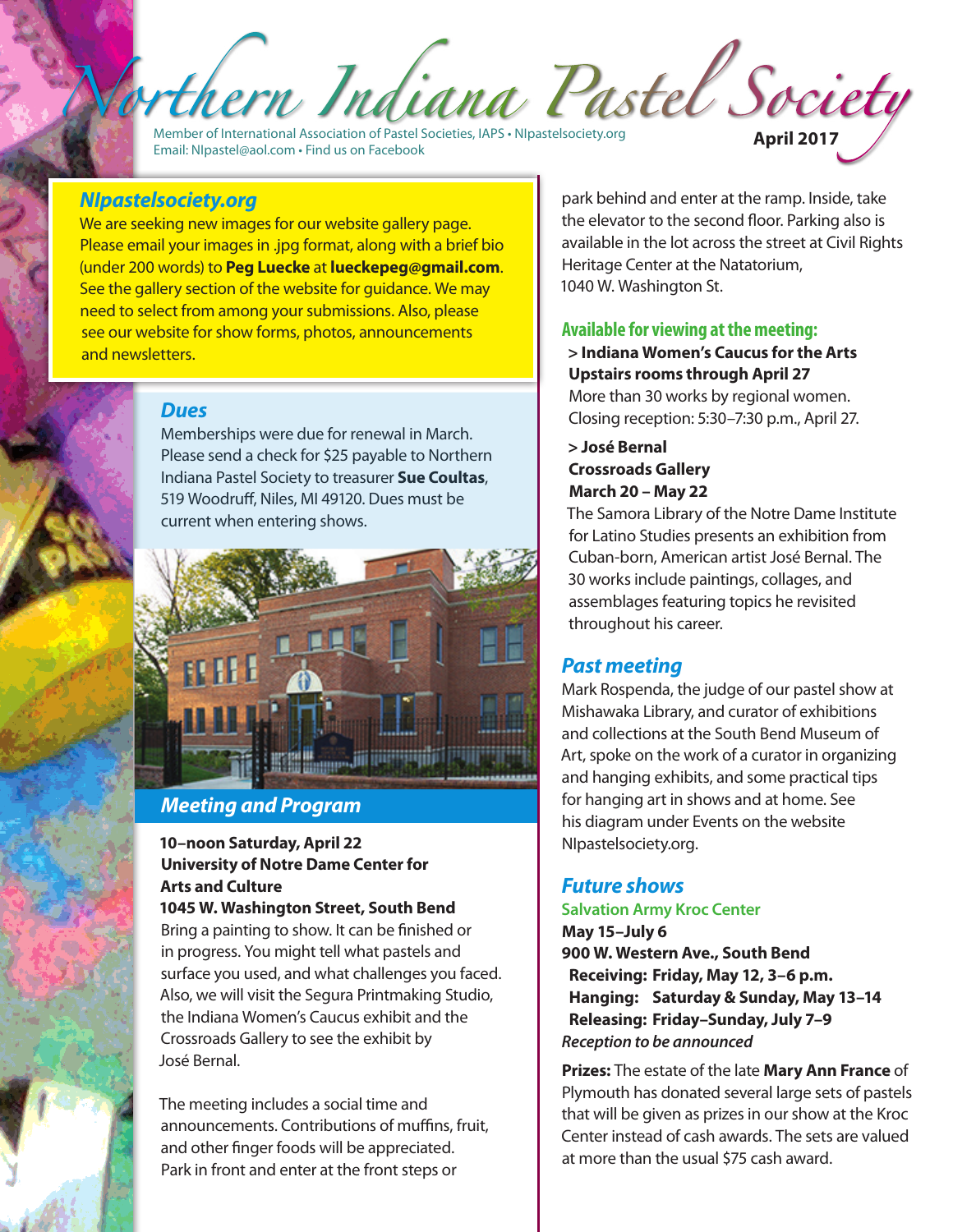

#### **South Bend Civic Theatre**

Oct. 20–Dec. 23 during the musical, *Newsies*, which runs Oct. 20–29 and *A Christmas Story*, Dec. 1–23. The gallery show will be mentioned at the performances and listed in the program.

**Fernwood Botanical Gardens Gallery** Spring 2018. Larger works show well at Fernwood.

**MoonTree Studios, Donaldson, Ind.:** Opening Oct. 6, releasing Nov. 5, 2018

### *Member news*

**Jackie Welsh** and **Cheryl Phelan** are coordinating the gallery at Fernwood Botanical Gardens, Niles, Mich.

**Cathy McCormick** will give the noontime talk May 25 at Midwest Museum of American Art, Elkhart. She is among several members of Northern Indiana Artists who will give Thursday talks in conjunction with the NIA show at the

**Mary Ann Pals** had a pastel painting, *Dancers From the Deep*, accepted into the Great Lakes Pastel Society Members Exhibit, May 26–July 8 (awards reception May 26, 6-8 p.m. ET), at the South Haven Center for the Arts in South Haven, Mich. Mary Ann also had her pastel, *Hawkeye*, accepted into the first Dune Birds in Art Exhibit, May 1–31 (artist reception May 3, 6–8 p.m. CT), at the Indiana Dunes National Lakeshore Visitor Center in Chesterton, Ind. She will also be participating in an indoor art fair on May 6 (10–4 CT) at the same visitor center during the Indiana Dunes Birding Festival, sponsored by the Indiana Dunes State Park and National Lakeshore.

**Mary Ann Pals** and **Helen Kleczynski** had pastel paintings accepted into the 30<sup>th</sup> IAPS Convention Exhibition, to be held with the International Association of Pastel Societies Convention June

museum through July 9.

6–11 in Albuquerque.



**Rex Edwards** will have a show, *Japan 1952* May 24–July 8 at Buchanan Art Center, 117 W. Front St., Buchanan, Mich. The reception will be 2–4 p.m. June 4. Rex viewed the scenes as a young serviceman in Japan in the 1950s and painted them in recent years from photos and memories.

*Rex Edwards* 

**Mary Firtl, Jude Phillips**, **Peg Luecke**, **Larry Huemmer**, **Connie Thorpe, Mary Szabo**, **Rosie Mireles**, **Jude Phillips** and **Cathy McCormick** participated in *Winter Vistas* pastels exhibit February-March at Circa Arts Gallery, South Bend. Eleven works were on view and one by **Mary Firtl**  was sold.

### *NIA show*

To honor the 75<sup>th</sup> anniversary of its founding, Northern Indiana Artists has a show April 7–July 9 at the Midwest Museum of American Art, Elkhart. More than 100 works representing 72 NIA members were selected by museum curator Brian Byrn for this exhibit. Several members of our pastel society have work in the show. An awards reception will be held 1–4 p.m. May 7. Our society will honor a pastel painting with the **Mary Michalak** Memorial Award, named for our late member, and sponsored by Mary's husband **Lynn Schram** and our pastel society.

## *Workshops, classes, events*

**Bob Williams** teaches Life Painting & Drawing 2–5 p.m. and 6–9 p.m. Thursdays at Elkhart Art League, in the Depot, 131 Tyler Street, Suite 1-B, Elkhart, Ind.

Fee: **\$110** members, **\$120** non-members.

**Phil Monteith** teaches a pastels class 1–4 p.m. Fridays for three weeks starting April 7 at Elkhart Art League. **Fee:** \$40 members, \$50 non-members.



**Cathy McCormick** will give a pastel workshop featuring the spring landscape at Fernwood Botanical Gardens, Niles, Mich., 10 a.m. to 4 p.m. May 6. **\$55** or **\$45** for Fernwood members. A supply list is provided upon registration.

*Spring Fever, Fernwood*

Beginners are welcome. 269-695-6491. info@fernwoodbotanical.org

**Nancie King Mertz** will offer a UART workshop, *Pastels are Perfect for Plein Air*, July 7–9 at the Palette & Chisel Art Academy, Chicago. Enrollment: 7–12 students, beginner to advanced. **\$350**.